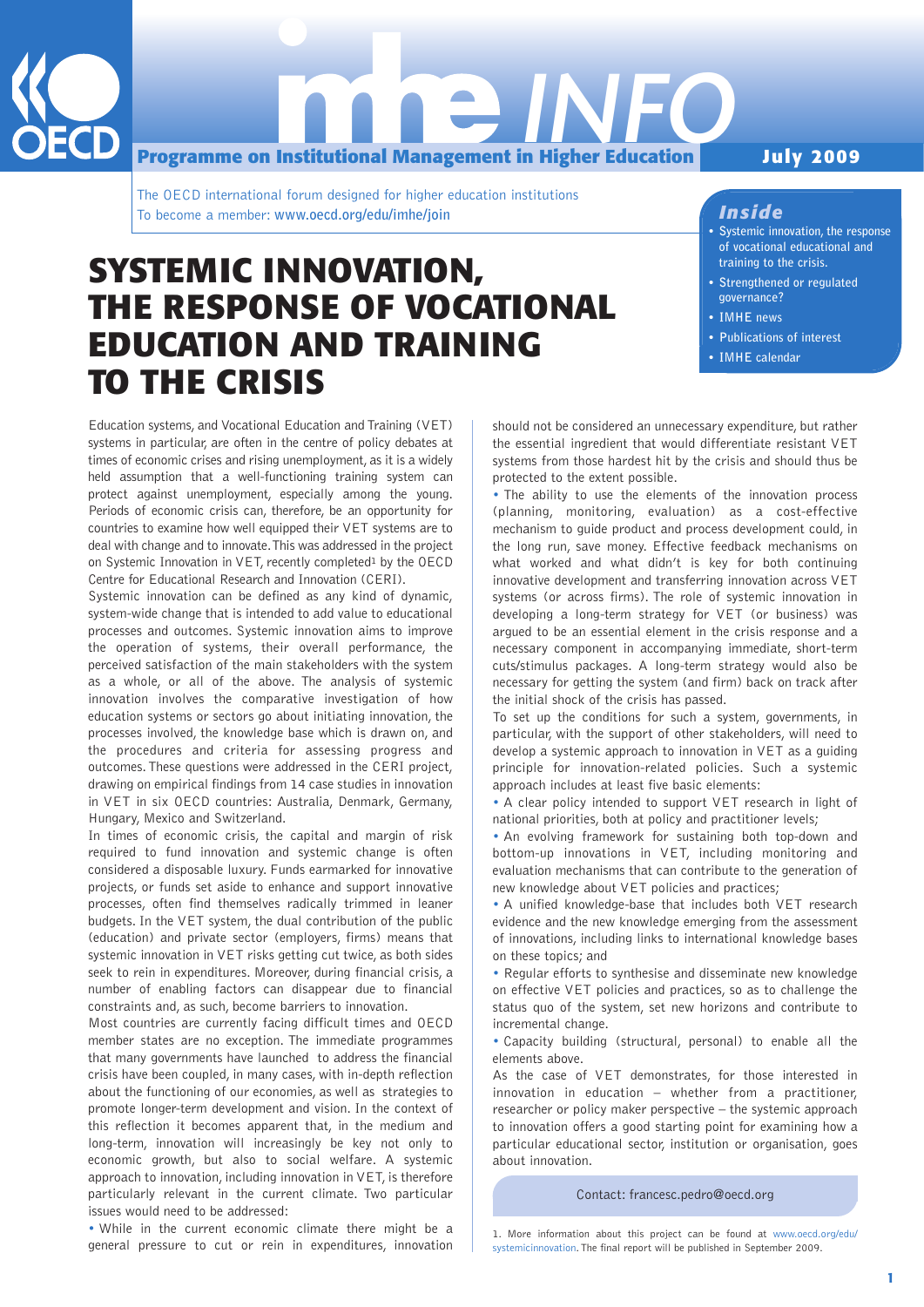# **STRENGTHENED OR REGULATED GOVERNANCE?**

#### **A comparative analysis of guides to institutional governance and quality assurance in higher education**

The need for good governance has dominated the debate on the effectiveness of higher education and has increased with establishments' growing autonomy and the expansion of their mission. In several countries this development has been accompanied by the emergence of guidelines for establishments drawn up on the initiative of governments or university organisations. Since the start of the millennium, most countries have created national or regional quality assurance systems and prepared codes or principles that integrate a dimension of institutional governance.

The IMHE has sought to highlight those areas where these guides (a generic term for the various codes, guidelines and principles created to strengthen and/or assess the quality of institutional governance) converge and where they differ. Its comparative report also sought to find any connections between the governance guides and the quality assurance guides. Eleven governance guides and 25 quality assurance guides from IMHE members, ministerial departments and agencies (Europe, the United States, Canada, Japan, Australia, China (Hong Kong), South Africa, Russia, India and Israel) were selected for the purposes of the report, including international guides such as the European quality standards and guidelines. The report will be published soon. It retained a systemic conception of institutional governance: the complex interaction between legislative frameworks, institutional characteristics, financial regulations, the types of structure in the establishment and relations between players, as described in the OECD's thematic study of higher education (2008).

#### **The three aims of governance guides**

Most of the governance guides are used by establishments to solve and anticipate problems. Typically, these guides deal with the role and responsibility of managerial bodies, risk and quality management, the values that influence decision makers and transparency.

They differ according to the intentions of their creators, which are an indication of the circumstances of their preparation: Governance guides can allow establishments to consolidate the confidence they inspire in the public authorities and,

The Association of Governing Boards of Universities and Colleges (AGB) has published an AGB Statement on Institutional Governance and Governing in Public Trust that encourages trustees and presidents to examine their institution's governance structures,



policies and practices. This statement endorses the multi-power concept of institutional governance and emphasises notably the importance of the dialogue with faculty, administrative or technical staff, students and other voices.

This statement belongs to a set of booklets on board structure and the responsibilities of trusteeship. One of them is the Guide for Governing Boards of Public Institutions, which presents the 12 basic responsibilities of a governing board and distinguishes them from individual trustee functions, and it poses specific questions trustees might consider to guide good practice.

incidentally, protect their autonomy. The main aim of this kind of guide is to strengthen the effectiveness of institutional governance.

Reforms in public management have encouraged the creation of guides to accompany the emergence of entrepreneurial universities. This kind of guide is aimed more at establishments playing an active role in their development strategy.

Some countries have designed governance guides following cases of fraud or bad management in establishments. Their aim is to guarantee establishments' integrity.

#### **Quality assurance and governance: implicit links**

In parallel with the recent expansion of national quality assurance systems, quality assurance guides promote a culture of internal quality. They discuss various components of quality, such as programmes, staff, exams and explicit governance or otherwise. These guides deal first and foremost with the technical aspects of managing establishments, but they also look at the strategic and political dimension of governance. They often underline the need for an establishment to define its mission, create organisational structures and effective decisionmaking paths, encourage participatory measures and, similar to the governance guides, ensure transparency and the protection of the institution's values.

These guides are points of reference, both for establishments and the accreditation and assessment agencies, and therefore appear to be rather prescriptive.

Contact: fabrice.henard@oecd.org

# **HIGHER EDUCATION SPACES AND PLACES: FOR LEARNING, INNOVATION AND KNOWLEDGE EXCHANGE UNIVERSITY OF LATVIA, RIGA, LATVIA 6-8 DECEMBER, 2009**

In collaboration with the OECD Centre for Effective Learning Environments (CELE) the conference will explore how to plan, design and manage higher education facilities to support the changing needs of learning, research and knowledge exchange. The aim is to share knowledge on good practice and innovative facilities.

The demands of students and research are changing and HEIs play an increasingly important role within communities and local economies in terms of education, but also by working with local businesses providing research and training. The conference

will examine how the facilities can support the interaction between an institution and the regional and city context.

The conference will also discuss innovative approaches to the design of the physical environment, the opportunities and challenges for redeveloping existing new campuses, the role of the facilities to support HEIs working with the community and business, and the approaches, challenges and opportunities to managing a property portfolio.

Contact:alastair.blyth@oecd.org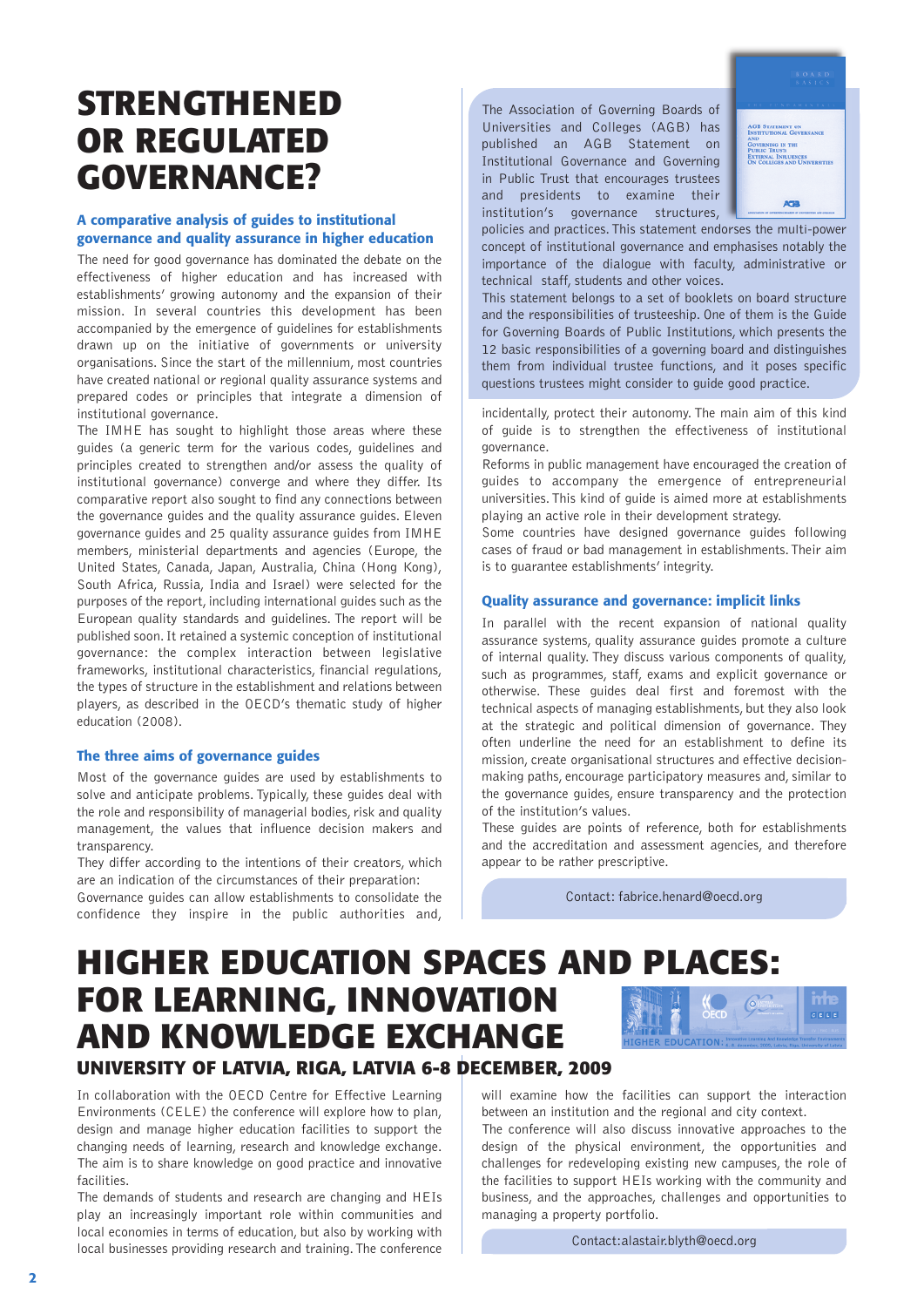

**IMHE is pleased to welcome four new members:**

- **>** Hamk University of Applied Sciences Finland
- **>** Helsinki Metropolia University of Applied Sciences Finland
- **>** Lahti University of Applied Sciences Finland
- **>** Flemish Interuniversity Council Belgium

# **THE ASSESSMENT OF HIGHER EDUCATION LEARNING OUTCOMES (AHELO)**

AHELO will potentially be the largest, most comprehensive assessment of higher education institutions (HEIs) yet devised. The aim is to measure various types of learning outcomes and to examine as wide a range as possible of criteria to assess their influence on those outcomes.

But before that, a feasibility study of AHELO has been launched to determine how far such an assessment can be taken. Indeed, although there exist a number of methodologies to assess learning outcomes, they will need to be adapted to assess whether valid and reliable comparisons can be made across diverse countries, languages and institutional types. The AHELO feasibility study is composed of 4 "strands" of work: 3 assessments to measure generic skills, discipline-related skills in economics and in engineering, and a fourth researchbased value-added strand.

A second meeting of the AHELO Group of



National Experts was held on 27-28 April in Paris to discuss draft terms of reference for an AHELO call for tender, which will be launched in the second half of June. The meeting was also an opportunity for participating countries to discuss the timeline of the work, activities involved for participating countries and institutions, as

well as the involvement of stakeholders in the study.

The AHELO feasibility study has also been recently discussed with students (seminar of the European Student Unions), and academic communities (meeting of the OECD Trade Union Advisory Committee). To

share information about the study with a broader public, an AHELO brochure has also been prepared. It can be downloaded from the AHELO web page at www.oecd.org/edu/ahelo

Contact: karine.tremblay@oecd.org

# **OECD REVIEWS OF HE IN REGIONAL AND CITY DEVELOPMENT**

# **NEW REGIONS, ROLLING PROGRAMME AND BETTER COMMUNICATION**

Fifteen regions will undergo the OECD review in 2009-10. IMHE is now collaborating with the World Bank, Inter-American Development Bank, Lumina Foundation and OECD programmes and directorates to guarantee the quality of and robust evidence for this work. IMHE is also negotiating with a new set of regions eager to sign up for the Rolling Programme of Reviews.

Campinas Metropolitan Regions has withdrawn from the reviews for the time being. Their place has been taken by the State of Sonora in Mexico. Under the leadership of Gonzalo Rodriguez , the rector of Instituto Tecnológico de Sonora (ITSON), the State of Sonora has quickly taken steps to set in place the review machinery. Key partners include the State Ministry of Education and Culture, HEIs and the State Commission for Higher Education Planning (COEPES).

The Review is a major effort for the regions and their HEIs. Communication is one of the keys to success. To facilitate shared learning and reaching out within and between the regions and their HEIs, IMHE has launched an interactive web 2.0 community, using Clearspace platform. It allows members to:

• share knowledge and experience on HE in regional and city development and on the review process

• submit related blog entries and articles

**KO Enhanced communication for** adding value to regional reviews



• receive OECD documents and consult them at all times. Key partners in the reviews have been invited to join this community. Ernesto Flores, on loan from ITSON, is in charge of the conceptual development of this community.

Read more: www.oecd.org/edu/imhe/regionaldevelopment Contact: jaana.puukka@oecd.org